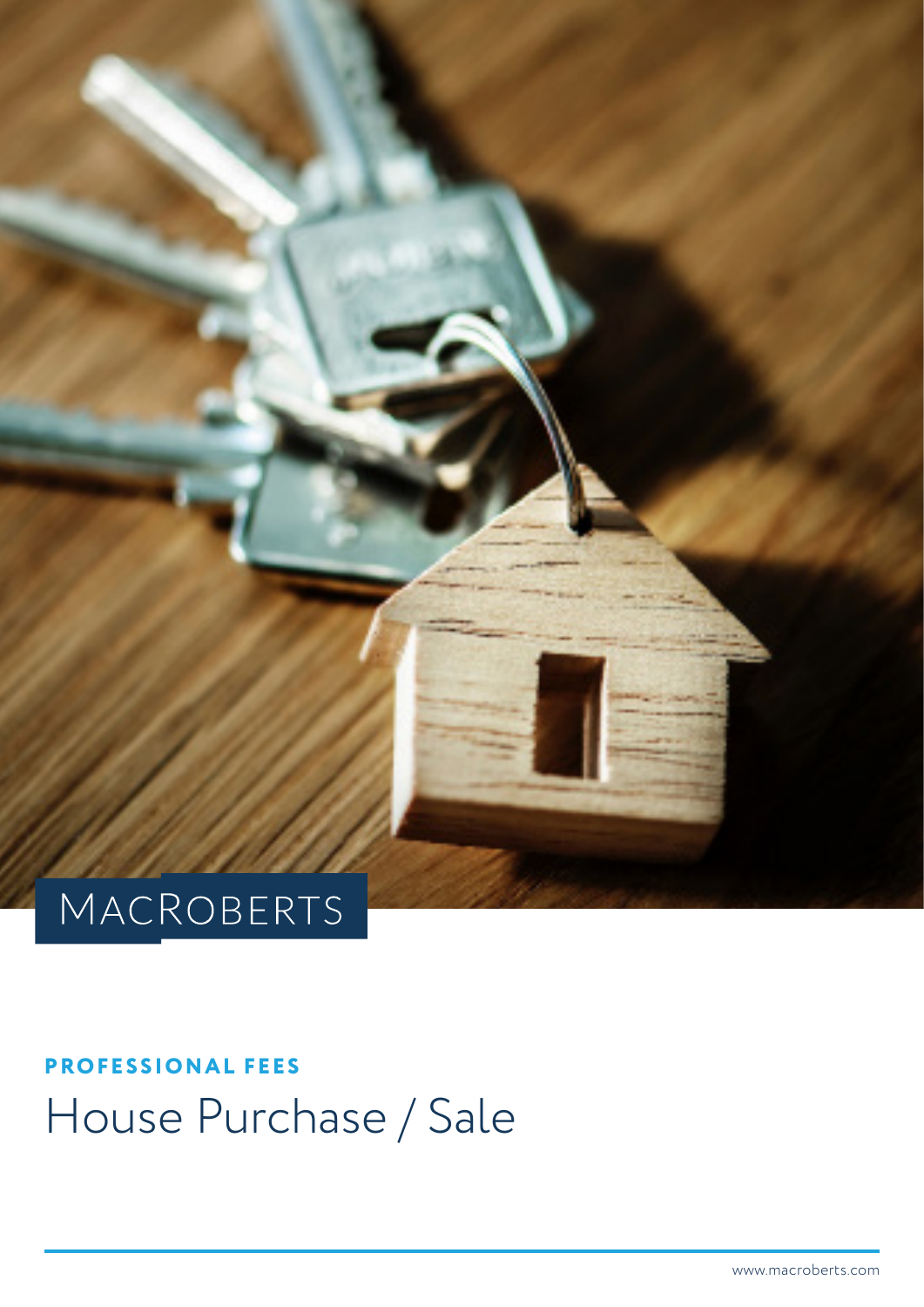#### **Our fixed fees are noted as follows:**

| Purchase - MacRoberts Conveyancing Fees (ex. VAT)                                                      |                    |
|--------------------------------------------------------------------------------------------------------|--------------------|
| Under £100k                                                                                            | £925               |
| Under £150k                                                                                            | £1,025             |
| Under £200k                                                                                            | £1,225             |
| Under £300k                                                                                            | £1,325             |
| Under £400k                                                                                            | £1,425             |
| Over £400k                                                                                             | Fee by arrangement |
| <b>Extras</b><br>(Additional costs that could potentially apply depending on individual circumstances) |                    |
| <b>LBTT Admin Fee</b>                                                                                  | £75                |
| Mortgage Administration Fee                                                                            | £200               |
| Help to Buy Scheme / First Home Fund                                                                   | £450               |
| <b>HTB ISA</b>                                                                                         | £50                |
| Lifetime ISA                                                                                           | £100               |
| Information re. Cohabitation Agreement                                                                 | £50                |
| Sasine Title / First Registration / New Build                                                          | £100               |
| 3rd Party Funds                                                                                        | £100               |

| Sale - MacRoberts Conveyancing Fees (ex. VAT)                                                          |                    |
|--------------------------------------------------------------------------------------------------------|--------------------|
| Under £100k                                                                                            | £775               |
| Under £150k                                                                                            | £875               |
| Under £200k                                                                                            | £1,025             |
| Under £300k                                                                                            | £1,225             |
| Under £400k                                                                                            | £1,325             |
| Over £400k                                                                                             | Fee by arrangement |
| <b>Extras</b><br>(Additional costs that could potentially apply depending on individual circumstances) |                    |
| Mortgage                                                                                               | £100               |
| Mortgage (Company)                                                                                     | £150               |
| Notice of Potential Liability                                                                          | £100               |
| Unauthorised Alterations                                                                               | £150               |
| TIP                                                                                                    | £100               |
| Declaration of Solvency                                                                                | £100               |
| Sasine                                                                                                 | £100               |
| Executry                                                                                               | £150               |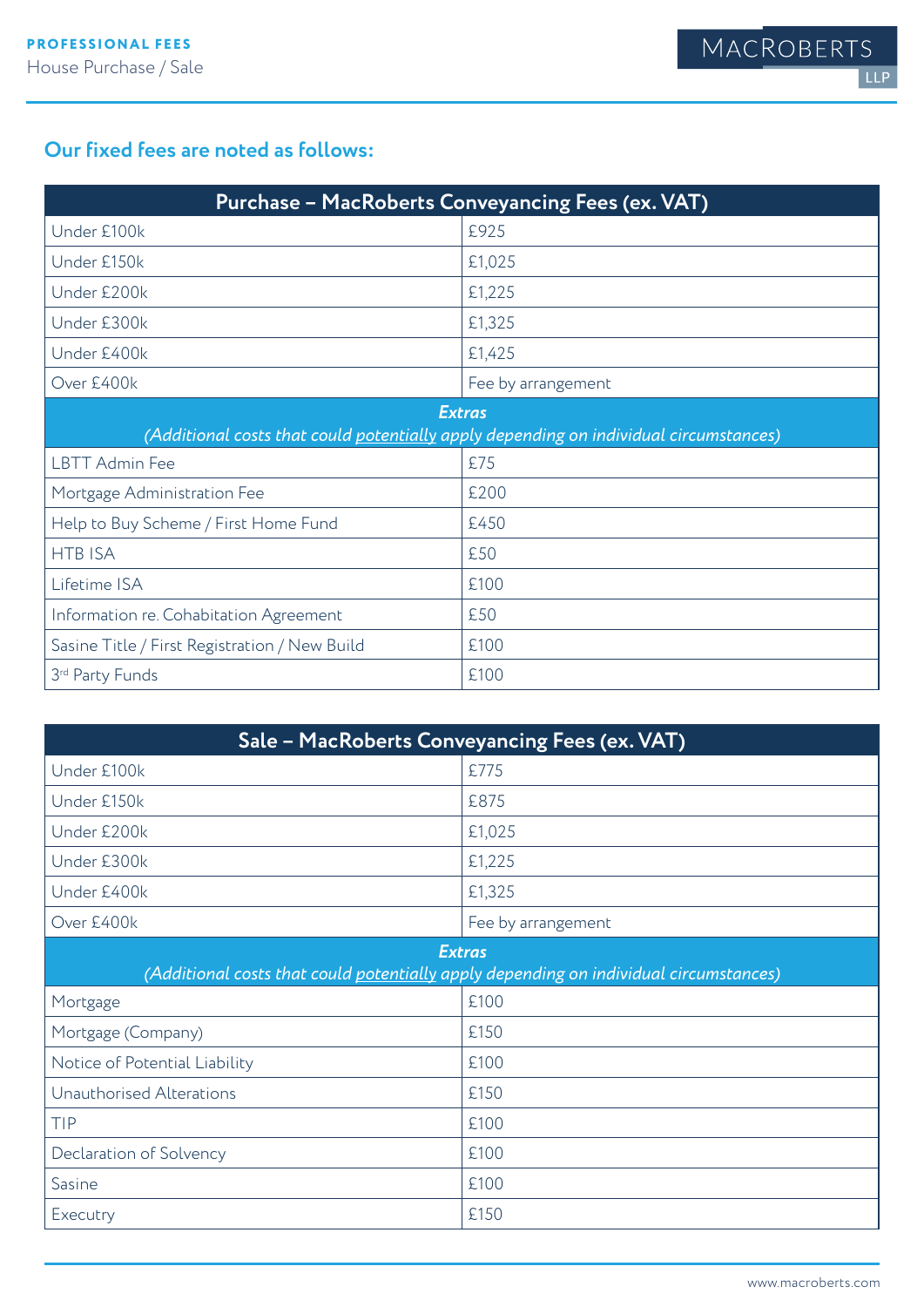For residential property sales and purchases, MacRoberts has standard fees which are followed.

We are transparent by providing a fixed fee for our professional services and this is detailed in our Letter of Engagement. In some instances, the fee will be agreed in advance for example if we are asked to provide a Quotation for Services.

#### **Property purchase**

Our fixed fee is subject to VAT and outlays. This will be for standard residential property work in a normal property transaction. It will include in a residential property purchase:

- 1. Taking Instructions from a client.
- 2. Submitting a Formal Offer.
- 3. Receiving and Reviewing the Home Report.
- 4. Receiving a Qualified Acceptance.
- 5. Examining the Title Deeds and providing a title report to the client.
- 6. If applicable, receiving a Mortgage Offer and acting for the Lender in the transaction.
- 7. Concluding missives for the purchase and having the Client sign the Standard Security.
- 8. Receiving the searches and requesting loan funds from the Lender.
- 9. Requesting the deposit & expenses from the client.
- 10. Settling the transaction for the client.
- 11. Dealing with the LBTT Return if applicable.
- 12. Registering the title deeds at the Land Register of Scotland.
- 13. Sending the title sheet to the Lender and client post completion.

Our fixed fee will not include any property matters which were unforeseen or out with our control. If there are issues regarding the title deeds or unauthorised alterations this might involve additional work for the client. For example, if the Seller occupied garden ground out with his legal title this may involve corrective conveyancing which would be more time consuming. At MacRoberts we would let the client know as soon as we were aware of issues which may impact on our professional fee. This may involve speaking to the client or arranging a meeting.

#### **Property sale**

Our fixed fee in a residential property sale would include the following:

- 1. Receiving the Offer from the Estate Agent.
- 2. Sending the Offer to the Client for instructions with a copy of the Scottish Standard Clauses.
- 3. Receiving instructions and issuing a Qualified Acceptance.
- 4. Ordering up the Title Deeds and instructing a Multi Search.
- 5. Sending the searches with our conveyancing drafts to the purchasing Solicitor.
- 6. Dealing with observations on title raised by the purchasing Solicitor.
- 7. Arranging for our client to sign the Disposition.
- 8. If applicable requesting a redemption statement from the Lender.
- 9. Concluding missives for the sale.
- 10. Registering an advance notice.
- 11. Settling the transaction for the client.
- 12. If applicable redeeming the client's mortgage by chaps transfer.
- 13. Sending any surplus monies to the client.

Our fixed fee would again not include work which was unexpected or out with our control. One example of increased work would be where clients had carried out unauthorised alterations which would result in us having to obtain a letter of comfort from the relevant local authority or a title indemnity policy.